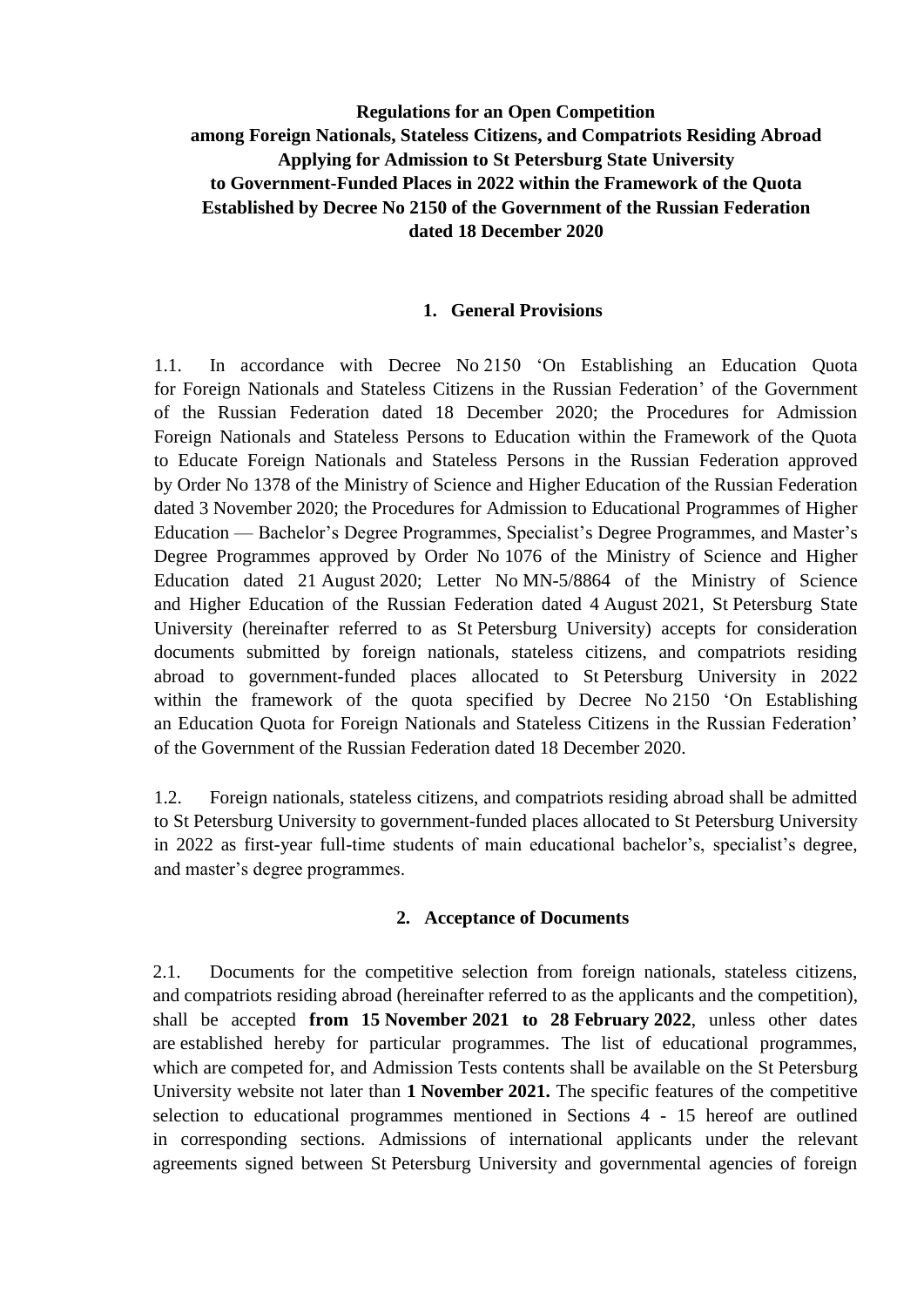states are organised in accordance with statements (recommendations, references) of the respective governmental agencies of foreign states.

2.2. The applicants shall submit the following documents for competition:

2.2.1. a personal application addressed by the applicant to the Rector of St Petersburg University (to be filled in at the applicant's Personal Account through the Admissions Committee web page of the St Petersburg University website abiturient.spbu.ru); the applicant may indicate no more than three (3) different educational programmes on their application;

2.2.2. an application form for admission within the quota of the prescribed form filled in block letters and provided with a colour photo;

2.2.3. a copy of the applicant's identity document which is equally recognised in the Russian Federation;

2.2.4. a document issued by a medical institution in the country of the applicant's residence confirming the absence of medical contraindications against studying in the Russian Federation as well as the absence of all types of hepatitis and tuberculosis;

2.2.5. a document issued by a medical institution in the country of the applicant's residence confirming the absence of HIV/AIDS;

2.2.6. certificates confirming the undertaking of medical examinations (while taking part in a competitive selection to specialist's degree programmes 'General Medicine' and 'Dental Medicine');

2.2.7. an education credential and a supplement thereto (if the latter is provided for by the laws of the country that has issued the said education credentials) containing the list of subjects and grades (points) obtained<sup>1</sup>; one of the following documents must be submitted:

2.2.7.1. when admitting to bachelor's and specialist's degree programmes:

2.2.7.1.1. a standard document of secondary general education or secondary vocational education in accordance with the laws of the Russian Federation;

2.2.7.1.2. a foreign education credential or education and qualification credential recognised in the Russian Federation as a state-recognised document of secondary general education or secondary vocational education;

2.2.7.1.3. a statement from an educational organisation implementing educational programmes of secondary general education or secondary vocational education or their equivalents, where the applicant is studying at the moment of their submission of the application for the competition. This statement shall contain information on the level of the educational programme they are studying, the expected date of the end of training, presence or absence of final assessment and its form, academic performance according to the results of the previous interim assessment with grades

 $\overline{a}$ 

 $<sup>1</sup>$  Applicants arriving to study shall present their original education credentials and supplements thereto (if the</sup> latter is provided for by the laws of the country that has issued the said education credentials) legalised in accordance with the established procedure.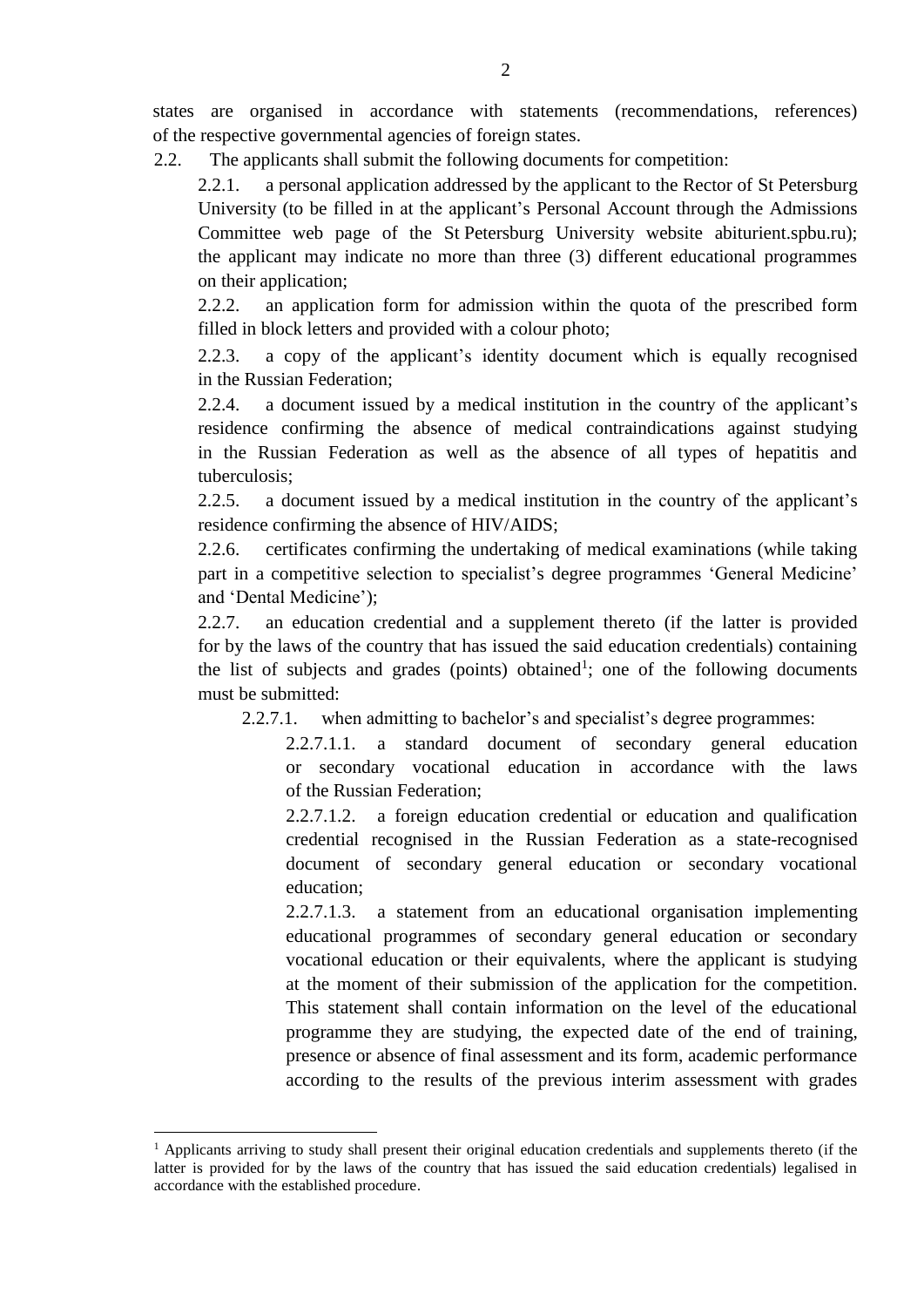for subjects (disciplines) obtained during the recent three (3) semesters of study;

2.2.7.2. when admitting to master's degree programmes:

2.2.7.2.1. a standard bachelor's degree or specialist's degree diploma confirming that a diploma specialist qualification has been conferred on the given person in accordance with the laws of the Russian Federation;

2.2.7.2.2. an education and qualification credential issued in the foreign state recognised in the Russian Federation as a bachelor's or a specialist's degree diploma confirming that a diploma specialist qualification has been conferred on the given person;

2.2.7.2.3. a statement from an educational organisation implementing bachelor's degree programmes or their equivalents, where the applicant is studying at the moment of his/her submission of the application for the competition. This statement shall contain information of the level of the educational programme he/she is studying, expected date of the end of the training, presence or absence of final assessment and its form, academic performance according to the results of the previous interim assessment with grades for subjects (disciplines) obtained during all semesters of study;

2.2.8. the applicant's consent for the processing, transfer, and storage of the personal data drawn in the form of a separate document in Russian and/or English and signed by the applicant in his own hand;

2.2.9. a motivation letter written in Russian (or in the language in which the programme is taught) containing a well-reasoned description of why the applicant became interested in the chosen educational programme and is willing to study it. For applicants to master's degree programmes it has also to contain information on their professional training and professional experience;

2.2.10. documents confirming proficiency in the language in which the educational programme is taught and documents with the information on the applicant's academic training;

2.2.11. a photograph of the applicant with image resolution at least 600 pixels in width and 800 pixels in height taken during the current calendar year.

2.3. Requirements to the content and structure of the motivation letter and its assessment criteria, requirements to the assessment of academic documents and documents confirming the applicant's proficiency in the language, in which the educational programme is taught, and the assessment criteria for other documents considered within the framework of the competition of documents (portfolios) shall be set forth by the St Petersburg University Admissions Committee and shall be made known to the applicants not later than the date when the acceptance of documents for the competition starts through publication on the official website of St Petersburg University on the web page of the St Petersburg University Admissions Committee (http://www.abiturient.spbu.ru).

2.4. An applicant who has failed to submit one of the documents specified in Clauses 2.2.1 - 2.2.8 shall not be allowed to take part in the competition.

2.5. The documents specified in Clause 2.2 hereof must be submitted in legible copies only in Russian or translated into Russian (translations into Russian must be either notarised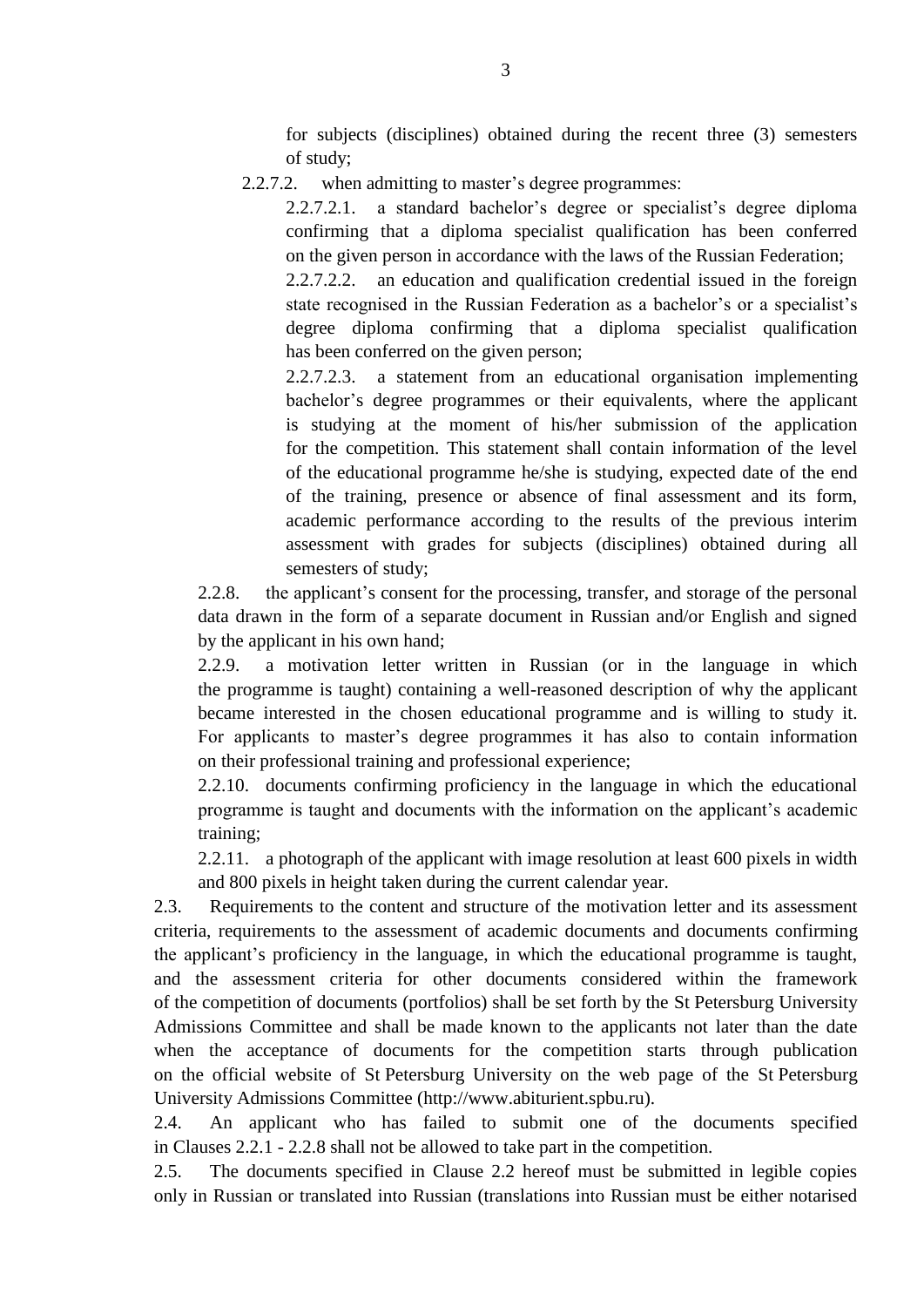or certified at authorised institutions in accordance with the laws and international treaties of the Russian Federation).

2.6. The documents for participation in the competitive selection must be submitted in an electronic format through the St Petersburg University official web site via the applicant's Personal Account.

2.7. If the applicant submits their documents specified in Clause 2.2 electronically, they must scan and attach them to the registration form submitted via their Personal Account. The copies of the said documents must be colour or grey-scale scanned images with a pixel density of 200 or 300 pixels per inch. Illegible scans or scans omitting significant parts of the documents or images omitting significant parts of the documents (text, signatures, official seals, etc.) shall not be accepted. The applicant must submit scans of the pages of their identity documents carrying the applicant's photograph, family name, first name, middle name (patronymic), gender, date and place of birth, nationality (citizenship), relevant document series and number, information about the issuing governmental agency, and the applicant's place of registration. The applicant's photograph shall be submitted in the same manner by attaching the file with the image to the registration form submitted via the applicant's Personal Account. Pages of each document shall be bound and uploaded as a single document file with a correct title reflecting the content of the file. Applicants must not upload a multi-page document as several separate incorrectly titled files.

2.8. Upon their arrival at St Petersburg University, the applicants with a reference from the Ministry of Science and Higher Education of the Russian Federation shall submit the original credentials of education and qualification.

#### **3. Procedures for Competitive Selection of Applicants and Their Enrolment**

3.1. The competitive selection of applicants shall proceed in accordance with the requirements set forth hereby.

3.2. The decision on whether or not to recommend an applicant to study shall be made by the St Petersburg University Admissions Committee.

3.3. The St Petersburg University Admissions Committee shall consider each applicant taking part in the competition and decide on whether or not recommend him or her to be enrolled.

3.4. Based on a recommendation of the St Petersburg University Admissions Committee, the applicant's personal record is sent to the Ministry of Science and Higher Education of the Russian Federation for a decision to be made concerning the applicant's enrolment.

3.5. The terms for considering the applicant's personal records and decision-making concerning the issuing a reference to study are determined by the Ministry of Science and Higher Education of the Russian Federation.

3.6. The St Petersburg University Admissions Committee shall inform the applicants of the results of the competitive selection through publishing a list of applicants admitted to the competition on the web page of St Petersburg University Admissions Committee in the official website of St Petersburg University.

3.7. Lists of the applicants admitted to the competition, on whose candidacies the St Petersburg University Admissions Committee decided to recommend for training, shall be published on the web page of the Admissions Committee http://www.abiturient.spbu.ru in the official website of St Petersburg University before **18 March 2022.**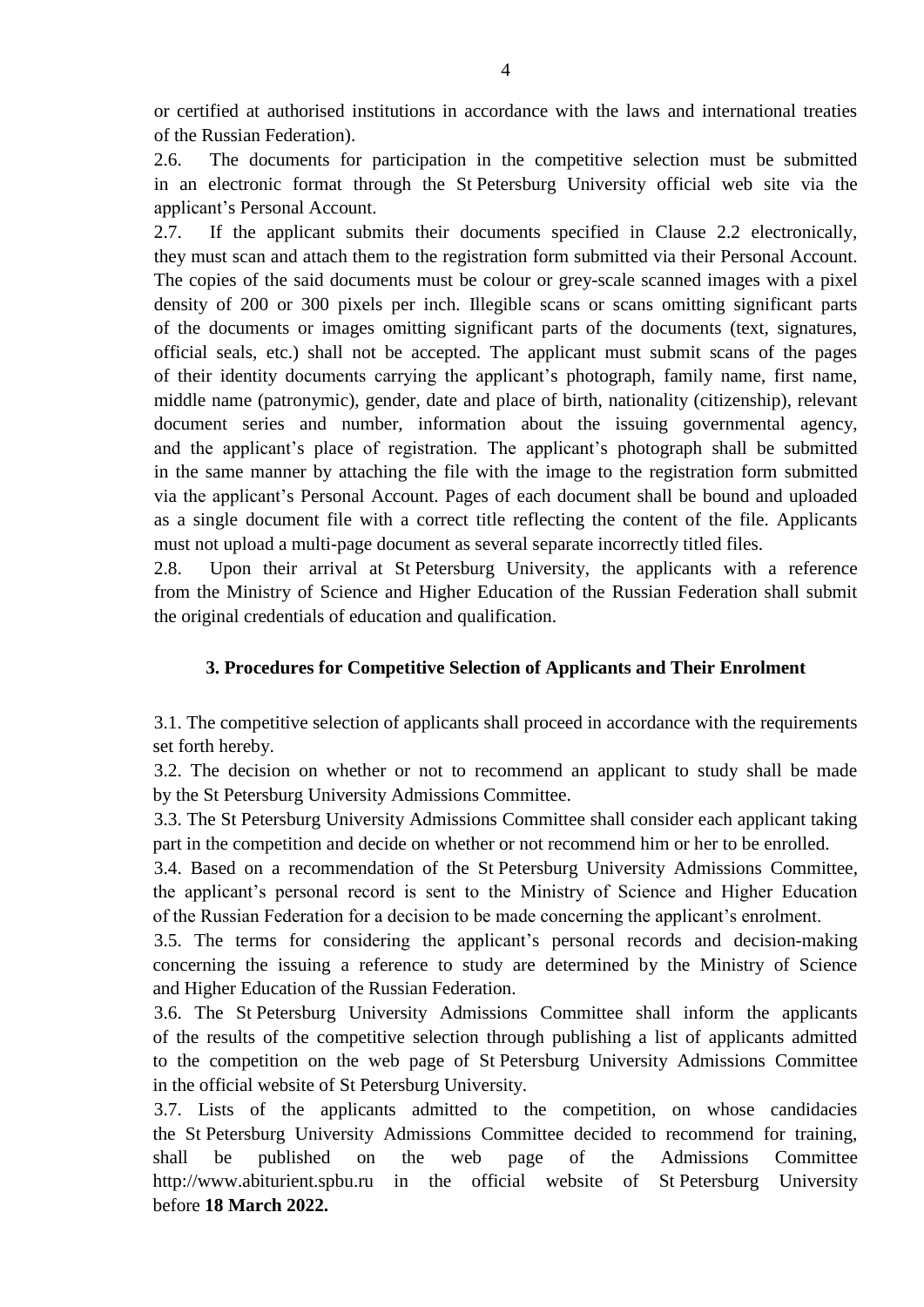3.8 Each applicant recommended for the enrolment should send either a letter to confirm his/her interest in being a St Petersburg student (Appendix 1) or a letter to disclaim his/her intention of being enrolled (Appendix 2) to admission@spbu.ru **not later than 25 March 2022.**

3.9. The admissions of the applicants approved by the St Petersburg University Admissions Committee to study at St Petersburg University shall be carried out based on the references issued by the Ministry of Science and Higher Education of the Russian Federation within the terms determined by the said governmental body under the conditions outlined in these references.

### **4. Admissions to the Master's Degree Programme 'Company Economics and Economics of Innovative Activities' in the Main Field of Study 38.04.01 'Economics'**

The particulars of admissions to the double-degree master's programme 'Company Economics and Economics of Innovative Activities' are specified by Contract No 2015-046 between St Petersburg University and the Technische Universität Ilmenau (TU Ilmenau, Germany) dated 30 April 2015 and by additional agreements to it.

International applicants to St Petersburg University master's degree programme 'Company Economics and Economics of Innovative Activities' must provide a recommendation letter from the TU Ilmenau confirming the nomination of the said applicants for enrolment in this programme.

International applicants to St Petersburg University master's degree programme 'Company Economics and Economics of Innovative Activities' shall submit abstracts of their graduation project so that the examination board evaluates them as an essay.

### **5. Admissions to the Master's Degree Programme 'Business Information Analysis' in the Main Field of Study 38.04.05 'Business Informatics'**

The particulars of admissions to the double-degree master's programme 'Business Information Analysis' are specified by Contract No 2015-046 between St Petersburg University and the Technische Universität Ilmenau (TU Ilmenau, Germany) dated 30 April 2015 and by additional agreements to it.

International applicants to St Petersburg University master's degree programme 'Business Information Analysis' must provide a recommendation letter from the TU Ilmenau confirming the nomination of the said applicants for enrolment in this programme.

International applicants to St Petersburg University master's degree programme 'Business Information Analysis' shall submit abstracts of their graduation project so that the examination board evaluates them as an essay.

### **6.Admissions to the Master's Degree Programme 'Master in Management (MiM)' in the Main Field of Study 38.04.02 'Management'**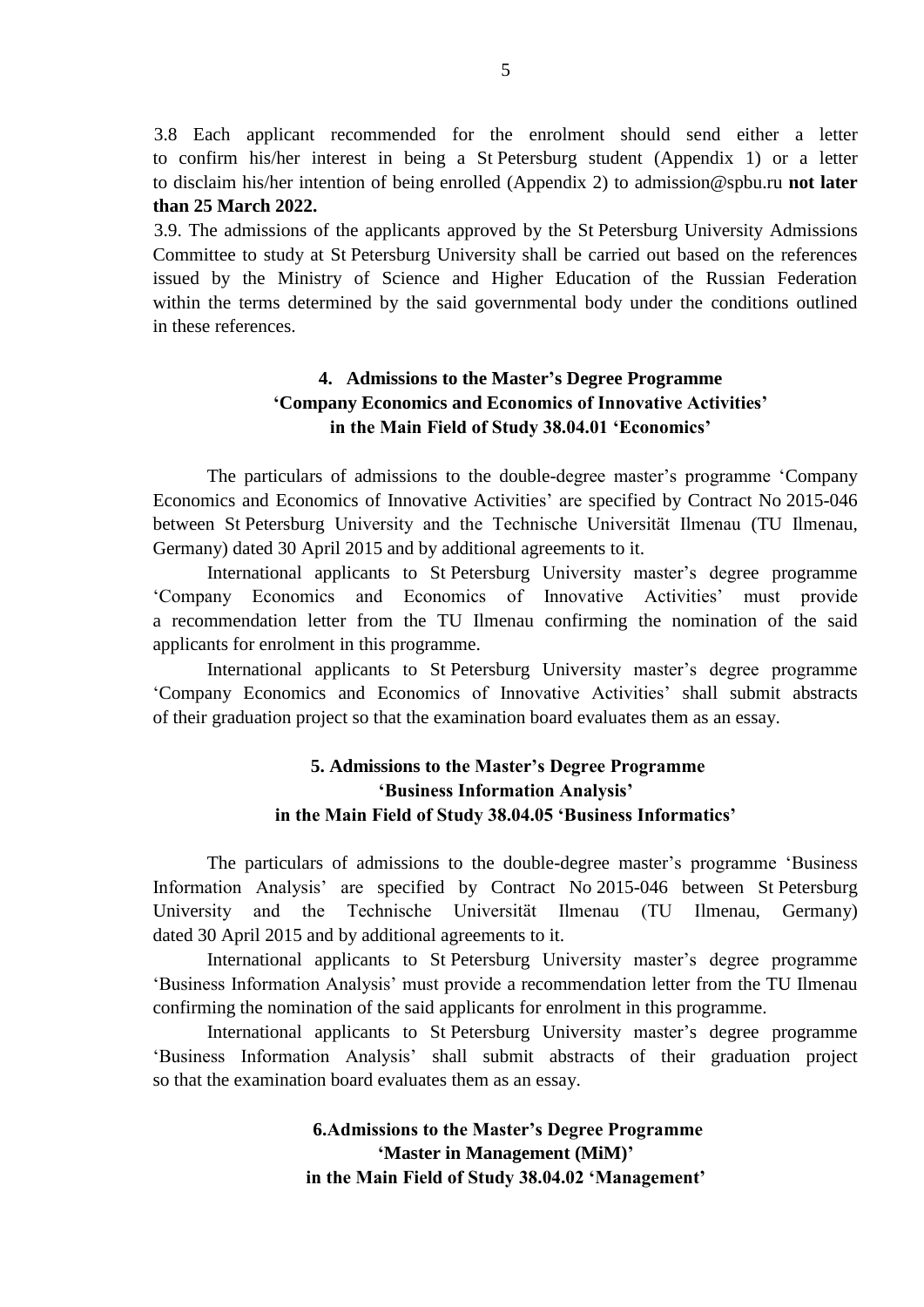The particulars of admissions to the double-degree master's programme 'Master in Management (MiM)' are specified by Contract No 28-15-212 between St Petersburg University and the Lappeenranta University of Technology (Finland) dated 30 October 2020; Contract No 08/2-04-040-016-014 between St Petersburg University and Vienna University of Economics and Business (Austria) dated 9 June 2016; Contract No 08/2-04-040-09-003 between St Petersburg University and HEC-Paris, France, dated 19 July 2009; and by additional agreements to them.

International applicants to this St Petersburg University programme shall submit a recommendation letter from the partner university confirming the nomination of the said applicants for enrolment in this programme if this is specified by the terms and conditions of the relevant contract.

### **7.Admissions to the Master's Degree Programme 'Master in Corporate Finance (MCF)' in the Main Field of Study 38.04.02 'Management'**

The particulars of admissions to the double-degree master's programme 'Master in Corporate Finance (MCF)' are specified by Contract No 01/1-70-135 between St Petersburg University and Kozminski University, Warsaw, Poland, dated 31 August 2021 and by additional agreements to it.

International applicants to this St Petersburg University programme shall submit a recommendation letter from the partner university confirming the nomination of the said applicants for enrolment in this programme if this is specified by the terms and conditions of the Contract.

## **8.Admissions to the Master's Degree Programme 'Master in Business Analytics and Big Data (MiBA)' in the Main Field of Study 38.04.02 'Management'**

The particulars of admissions to the double-degree master's programme 'Master in Business Analytics and Big Data (MiBA)' are specified by Contract No 28-15-212 between St Petersburg University and the Lappeenranta University of Technology (Finland) dated 30 October 2020 and by additional agreements to it.

International applicants to this St Petersburg University programme shall submit a recommendation letter from the partner university confirming the nomination of the said applicants for enrolment in this programme if this is specified by the terms and conditions of the Contract.

## **9.Admissions to the Master's Degree Programme 'Professional Speech Activity in Mass Media' in the Main Field of Study 42.04.02 'Journalism'**

The particulars of admissions to the double-degree master's programme 'Professional Speech Activity in Mass Media' are specified by Contract No 28-15-862 between St Petersburg University and Beijing International Studies University (China) dated 6 October 2017 and by additional agreements to it.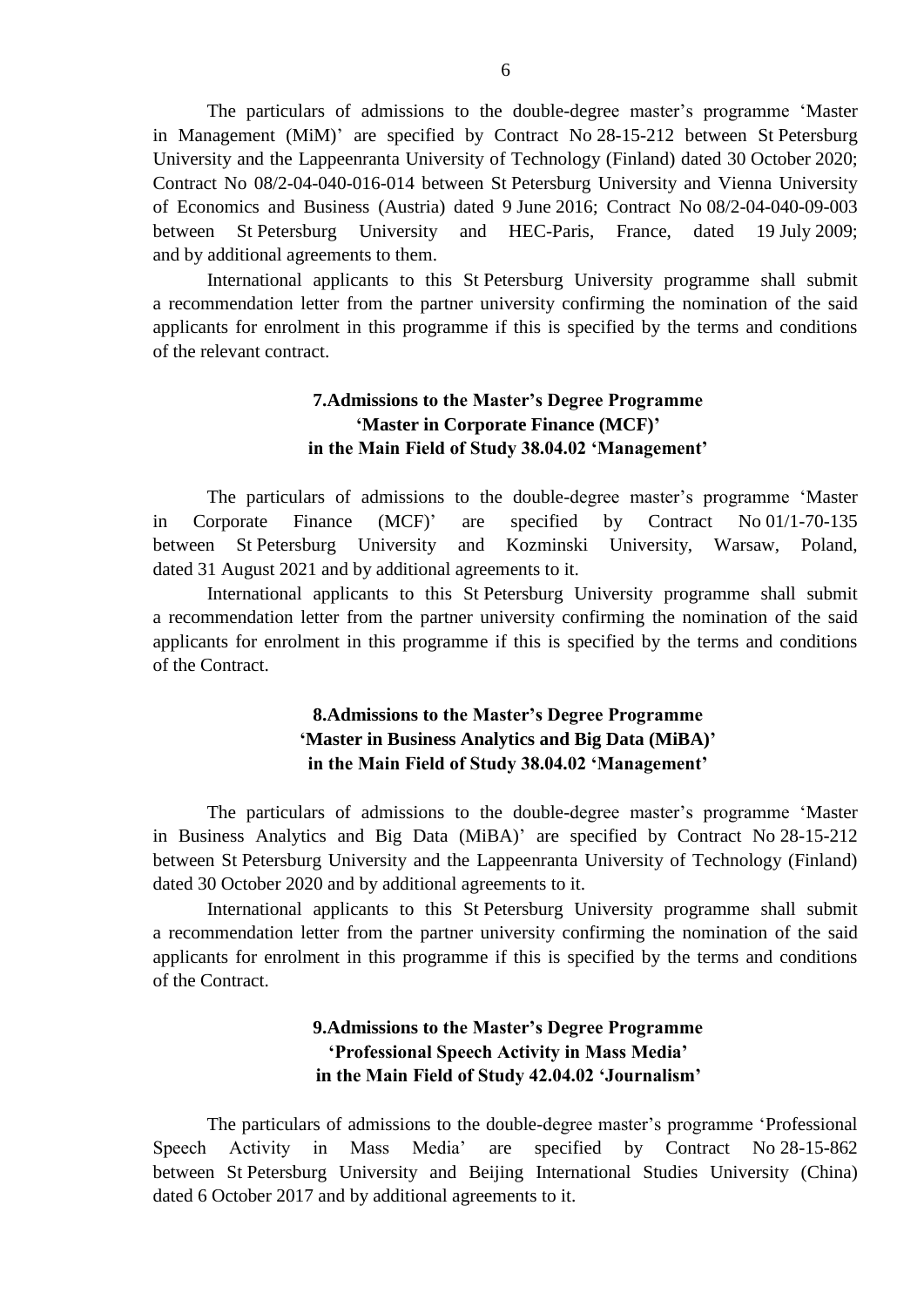International applicants to this St Petersburg University programme shall submit a recommendation letter from the partner university confirming the nomination of the said applicants for enrolment in this programme if this is specified by the terms and conditions of the Contract.

#### **10. Admissions to the Master's Degree Programme 'Language and Communication (in German)' in the Main Field of Study 45.04.02 'Linguistics'**

The particulars of admissions to the double-degree master's programme 'Language and Communication (in German)' are specified by Contract No 2023-12031 between St Petersburg University and the University of Greifswald (Germany) dated 30 January 2019 and additional agreements to it.

International applicants to this St Petersburg University programme shall submit a recommendation letter from the partner university confirming the nomination of the said applicants for enrolment in this programme if this is specified by the terms and conditions of the Contract.

# **11. Admission to the Master's Degree Programme 'Germany and Eastern Europe in the Context of Interlingual and Intercultural Communication' in the Main Field of Study 45.04.02 'Linguistics'**

The particulars of admissions to the double-degree master's programme 'Germany and Eastern Europe in the Context of Interlingual and Intercultural Communication' are specified by Contract No 25-15-298 between St Petersburg University and Christian-Albrecht University of Kiel (CAU), Germany, dated 25 May 2018, and by additional agreements to it.

International applicants to this St Petersburg University programme shall submit a recommendation letter from the partner university confirming the nomination of the said applicants for enrolment in this programme if this is specified by the terms and conditions of the Contract.

#### **12. Admissions to the Master's Degree Programme 'Advanced Mathematics' in the Main Field of Study 01.04.01 'Mathematics'**

International applicants to the 'Advanced Mathematics' master's programme must submit their application for admission and other documents (including those required for participation in the competitive selection of documents (portfolio<sup>2</sup>) in the period specified by Clause 2.1 hereof. As the examination groups are formed in the specified period, the applicants who have scored at least 35 points in the competition of documents (portfolio) shall pass an interview in the audio and video conference mode. The applicants who have not

 $\overline{a}$ 

<sup>&</sup>lt;sup>2</sup> The St Petersburg University Admissions Committee shall develop and approve a separate admission test syllabus for the applicants to the master's degree programme 'Advanced Mathematics'.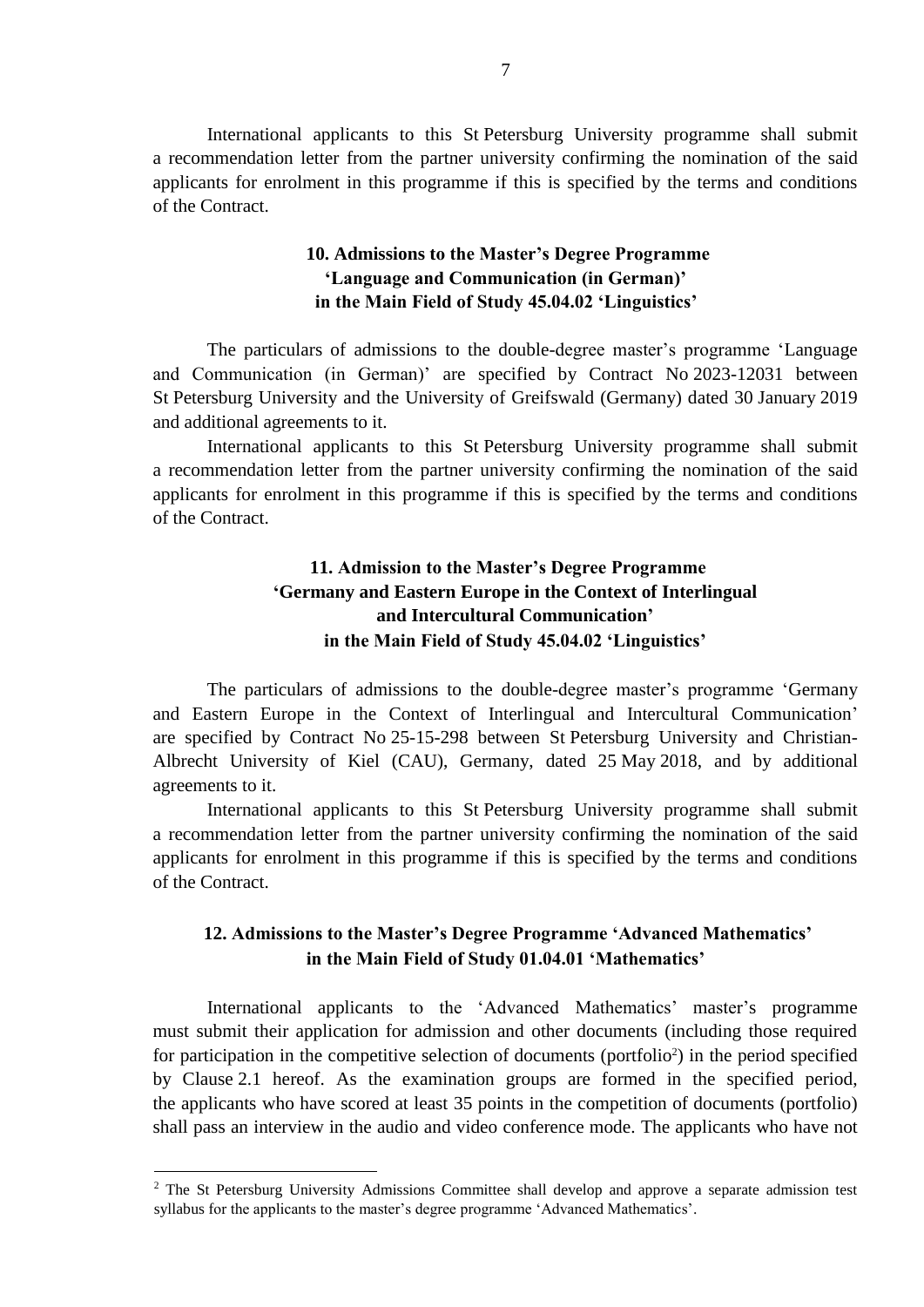scored 35 points for the competitive selection of documents (portfolio) shall not be admitted to the interview and shall be excluded from the competition.

## **13. Admissions to the Master's Degree Programme 'The Literature of Russia and France: An Alternate Glance / Littératures russe et française: regards croisés' in the Main Field of Study 45.04.01 'Philology'**

The particulars of admissions to the double-degree master's programme 'The Literature of Russia and France: An Alternate Glance / Littératures russe et française: regards croisés' are specified by Contract No 2021-05-24 between St Petersburg University and Sorbonne University (France) dated 24 May 2018 and by additional agreements to it.

International applicants to this St Petersburg University programme shall submit a recommendation letter from the partner university confirming the nomination of the said applicants for enrolment in this programme if this is specified by the terms and conditions of the Contract.

## **14. Admissions to the Master's Degree Programme 'Russia and France in Historical and Cultural Space / La Russie et la France dans l`espace de l`histoire et de la culture' in the Main Field of Study 46.04.01 'History'**

The particulars of admissions to the double-degree master's programme 'Russia and France in Historical and Cultural Space / La Russie et la France dans l`espace de l`histoire et de la culture' are specified by Contract No 2021-05-24 between St Petersburg University and Sorbonne University (France) dated 24 May 2018 and by additional agreements to it.

International applicants to this St Petersburg University programme shall submit a recommendation letter from the partner university confirming the nomination of the said applicants for enrolment in this programme if this is specified by the terms and conditions of the Contract.

## **15. Admissions to the Master's Degree Programme 'Philosophical Dialogue of Russia and France / Dialogue philosophique entre Russie et France' in the Main Field of Study 'Philosophy'**

The particulars of admissions to the double-degree master's programme 'Philosophical Dialogue of Russia and France / Dialogue philosophique entre Russie et France' are specified by Contract No 2021-05-24 between St Petersburg University and Sorbonne University (France) dated 24 May 2018 and by additional agreements to it.

International applicants to this St Petersburg University programme shall submit a recommendation letter from the partner university confirming the nomination of the said applicants for enrolment in this programme if this is specified by the terms and conditions of the Contract.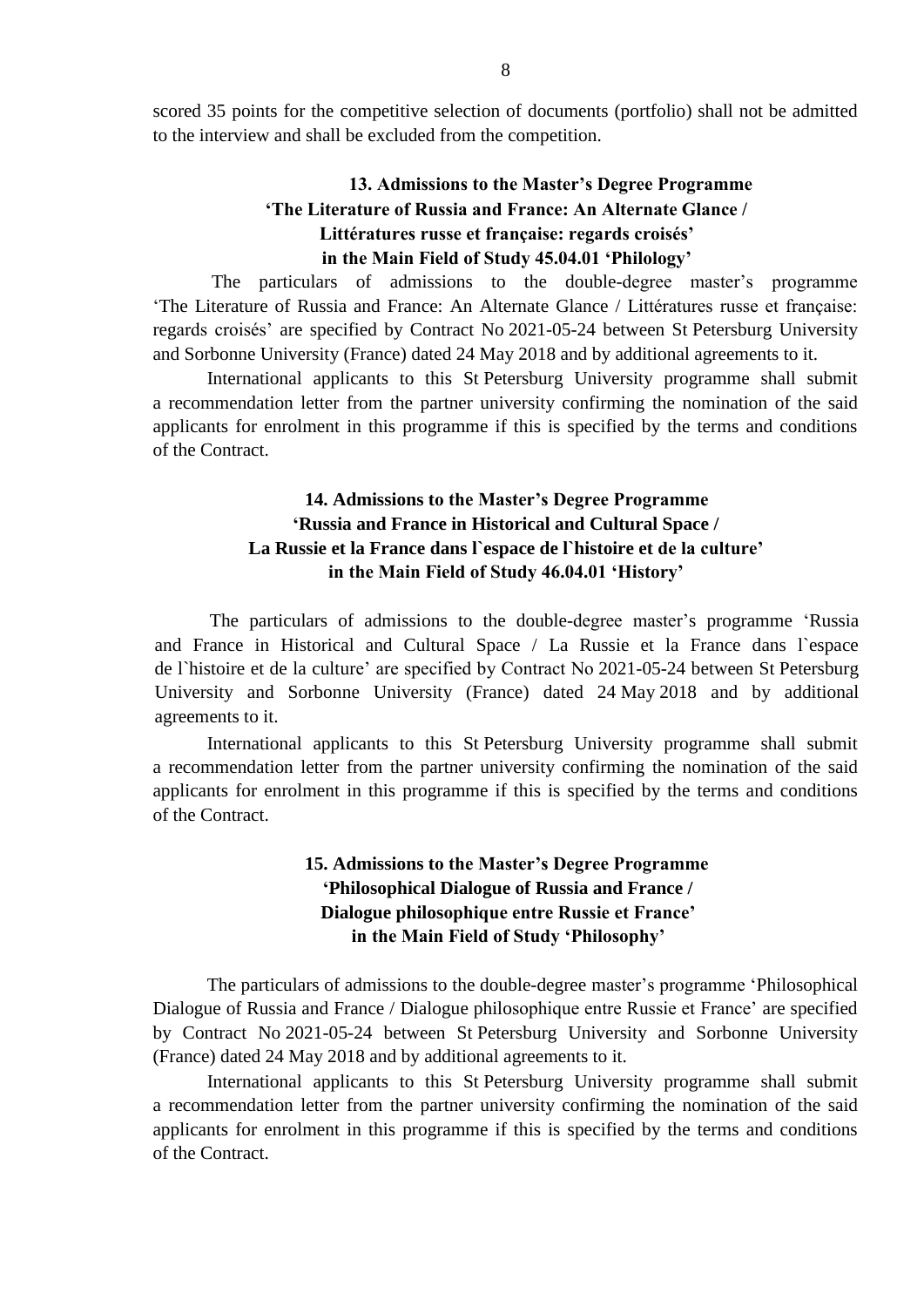To: Rector Nikolay Kropachev

From:

Full name Subject: Confirmation of the intention to study at St Petersburg University

 $I, \_$ 

hereby confirm my intention to study at St Petersburg University on government-funded places in 2022 pursuant to the results of the competitive selection from foreign nationals, stateless persons and compatriots residing abroad.

\_\_\_\_\_\_\_\_\_\_\_\_\_\_\_\_\_ \_\_\_\_\_\_\_\_\_\_\_\_\_\_\_\_\_ \_\_\_\_\_\_\_\_\_\_\_\_\_\_\_\_\_\_\_\_\_\_\_\_\_\_\_\_\_\_\_\_\_\_

Date Signature Full name

BLANK